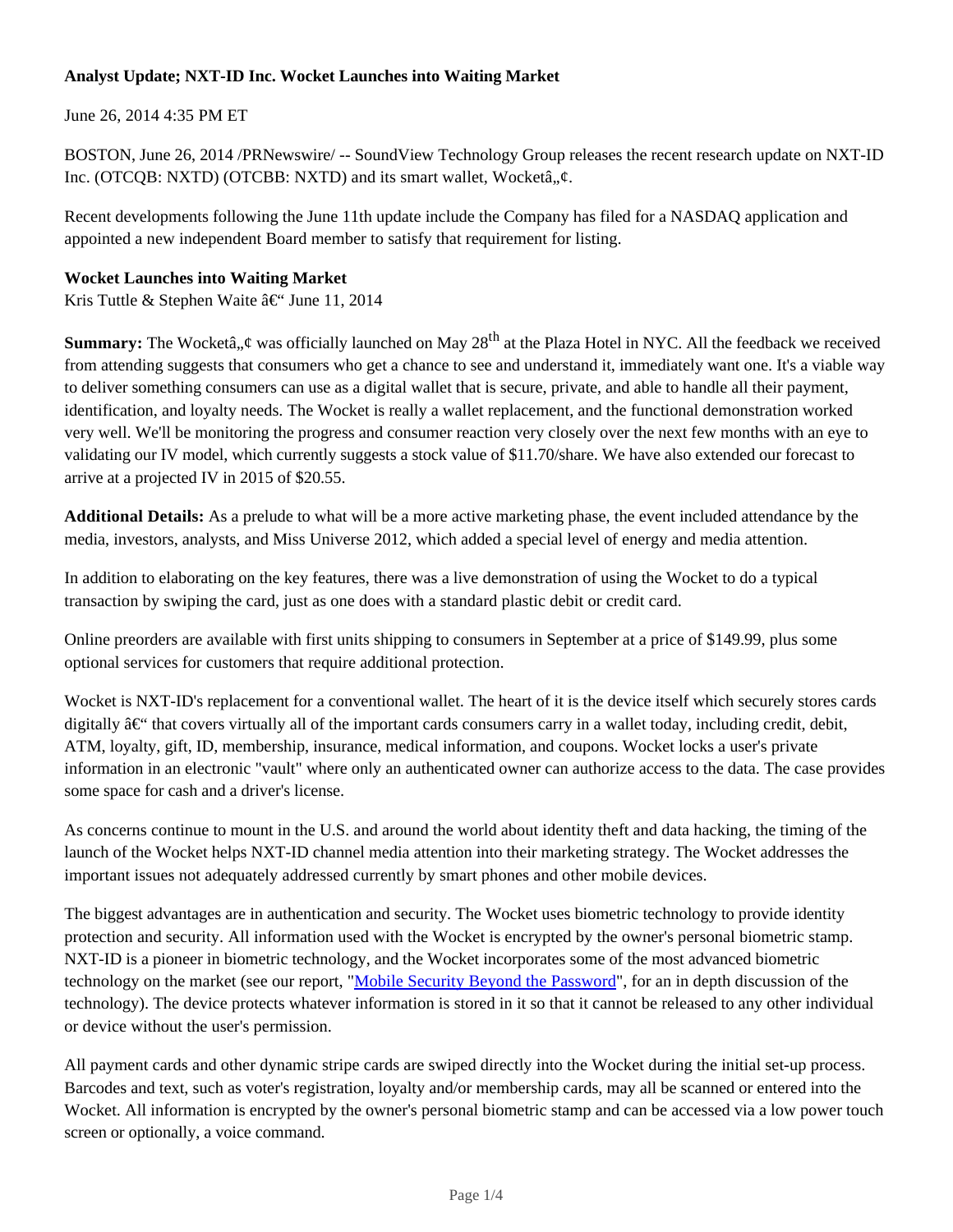Information is placed on a tamper-proof encrypted chip inside the Wocket rather than on anywhere in the cloud. Any attempt to access the encrypted chip will result in destroying any information stored on it.

If a Wocket or Wocket card is stolen, the company can guarantee that the Wocket is worthless to anyone besides its owner. The security technology incorporated by the Wocket zeroes out any relevant information on the card dynamically after each use. Hence, the card used with the Wocket becomes a blank piece of plastic to a thief. For added peace of mind, NXT-ID will be offering customers an insurance plan for stolen, misplaced, or lost Wockets.

The Wocket can securely store up to 10,000 items including  $\hat{a} \in \hat{a}$  debit/credit/loyalty/gift cards, health information, coupons, and miscellaneous records.

Battery life is expected to be one year or more, depending on frequency of use. A light will appear on the device weeks before the battery is due for replacement, so users can replace the conventional lithium ion battery that is widely available at a variety of retail stores around the world.

NXT-ID has an FAQ section on the Wocket website that addresses key questions and issues associated with the device (see: http://wocketwallet.com).

NXT-ID has started taking pre-orders for the Wocket on their website, with plans to ship the first devices in September. Unlike many digital devices on the market today, the Wocket is being manufactured in America. NXT-ID is planning a significant promotional campaign this summer to increase customer awareness and drive more pre-sales.

**Sales Projections and Intrinsic Valuation:** Over the past year we've seen plenty of data showing that there is strong desire for a device like the Wocket. Consumers are still waiting for an actual product to buy and use. Initial sales volumes will depend on initial orders, and initially, on the ability of NXT-ID to ramp production and manage some longer lead time components.

After a review of our current projections and intrinsic valuation (IV) model, we don't see anything that needs to be changed. However, extending the projections and model out an additional year allows us to publish a 2015 IV estimate of \$20.55.

Our current estimate for sales in 2014 is 40K units, which grow fast in later years to reach nearly 1M units in 2018 and 1.5M units in 2019. These unit projections are still very low considering the small penetration rate needed to generate those numbers. If the Wocket is successful, unit growth can be much faster. Many investors were surprised by how quickly new categories like the iPad reached large numbers of units after consumer adoption. We won't have any real visibility on these longer term projections until 2015, but have a credible working forecast to start with.

Although digital currencies are not the initial focus for the Wocket, we were impressed with the figures showing consumer adoption of bitcoin wallets grew from under 500K to over 5M in one year!

**Conclusion:** The official launch of the Wocket has certainly increased our confidence in the IV model shown below. As consumers begin to use the device in the real world, we'll know much more.

There's huge demand to use digital payments and have a secure digital wallet that is easy to use and genuinely safe. Consumers are nearly clamoring for it. Although other companies have done Kickstarter campaigns and showed slick videos, the NXT-ID Wocket will be helping to define this market in the next few months.

The stock has been holding steady after a major post-IPO run, but our IV clearly shows there is far more to go if the Wocket is delivered on time and consumers have a good experience with it.

### **About SoundView Research**

SoundView conducts independent research in emerging technologies. Our approach is to combine major thematic forces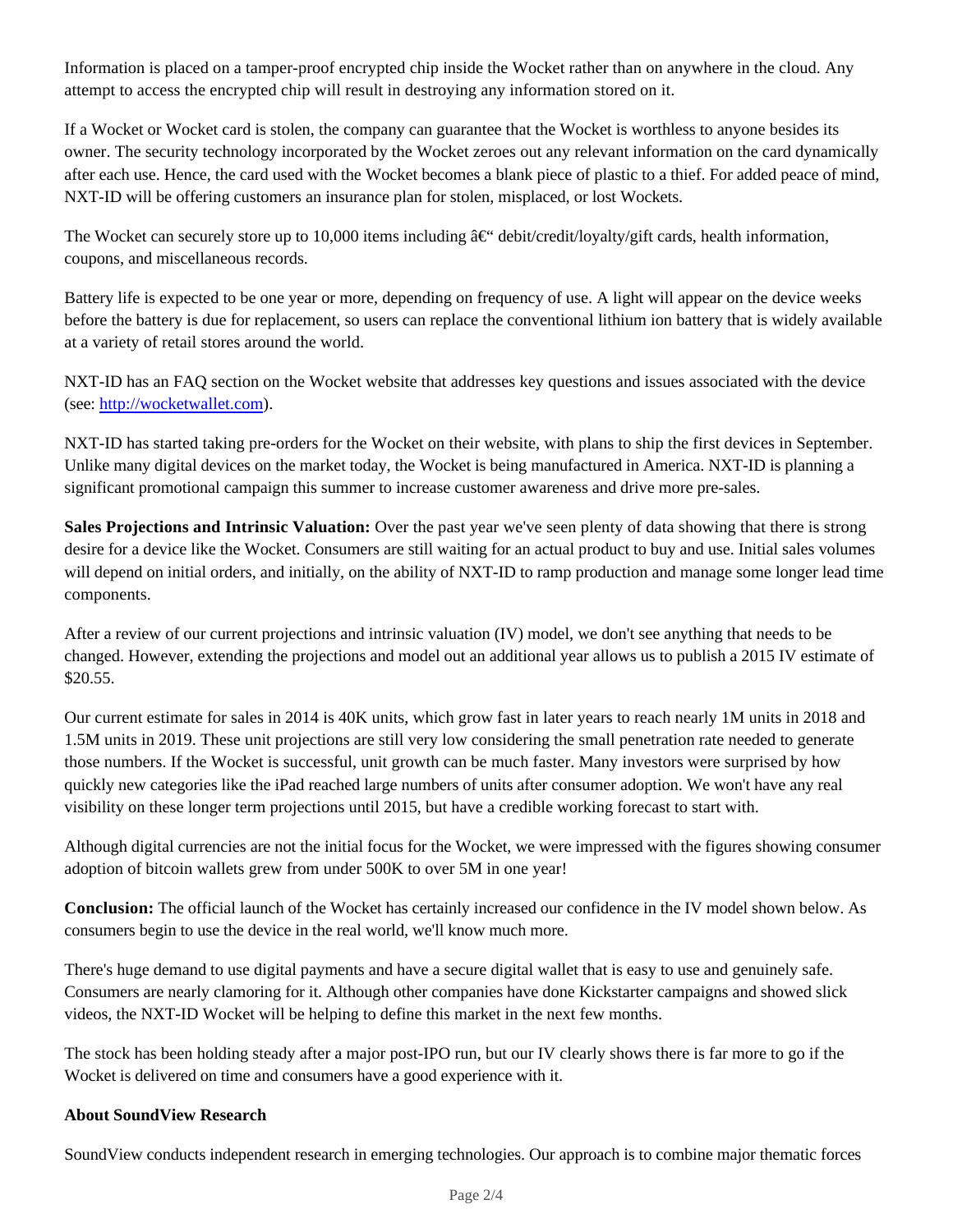where technology is involved and use analysis to identify the most promising companies and investment opportunities.

Our business model is combination of advisory fees, subscriptions and shared revenue agreements. We measure our success by the quality of our analysis, accuracy of the conclusions and the size and influence of our audience. We apply our own proven approach to valuation that we call intrinsic value (IV) for informing investment decisions and optimizing portfolio management.

Full report with images and graphs:

# http://s3.amazonaws.com/Published\_Research/NXT-ID\_NXTD\_Update\_Note\_Final\_June\_2014.pdf

### **Important Disclosures**

The analysts who prepared this report certify that the content expresses accurately their personal views and opinions about the subject companies and securities. The analysts have not been and will not be receiving direct or indirect compensation for expressing the specific views or conclusions in this report.

Except where otherwise noted, clients or affiliates of SoundView Research may own positions in the securities mentioned and/or provide, have provided or may provide advisory services to some of the companies mentioned.

SoundView Research does not provide investment advice in the form of "buy," "sell," or "hold" ratings. This report is intended strictly for informational purposes. We make no claims as to the completeness or accuracy of this report although we have done our best. We do not undertake to advise you of any changes in our opinion or information contained herein.

SoundView is NOT a registered securities broker/dealer, investment bank nor investment advisory.

SoundView Technology Group does receive advisory fees, has vested interests and/or may have embedded biases in our work. However our aim is on what we call "fact-based research" and providing a balanced and informed analysis that provides illumination and insight for investors.

SoundView Research is solely responsible for all contenta $\epsilon^{\prime\prime}$  whether it is created for a third party, part of an advisory engagement or simply an expression of our ongoing research and analysis. We exercise final editorial control over all content produced and any mistakes, omissions or errors are our own.

Our research is distributed to institutions, investors, company managers and individuals via proprietary platforms<sup>1</sup> and via the internet and social networks. We embrace the online community and social and professional networks to engage with colleagues, clients and investors.

SoundView maintains additional online brands for specialty research products including IPO Candy, Dealipedia and Research 2.0. We also collaborate and share with research partners like GigaOM.

#### **Contact Information**

Main Address: SoundView Technology Group, 1313 Washington St., 326, Boston MA 02118 Phone: +1-617-828-6462 Website: http://www.soundview.com

SOURCE NXT-ID, Inc.

Source: PR Newswire (June 26, 2014 - 8:00 AM EDT)